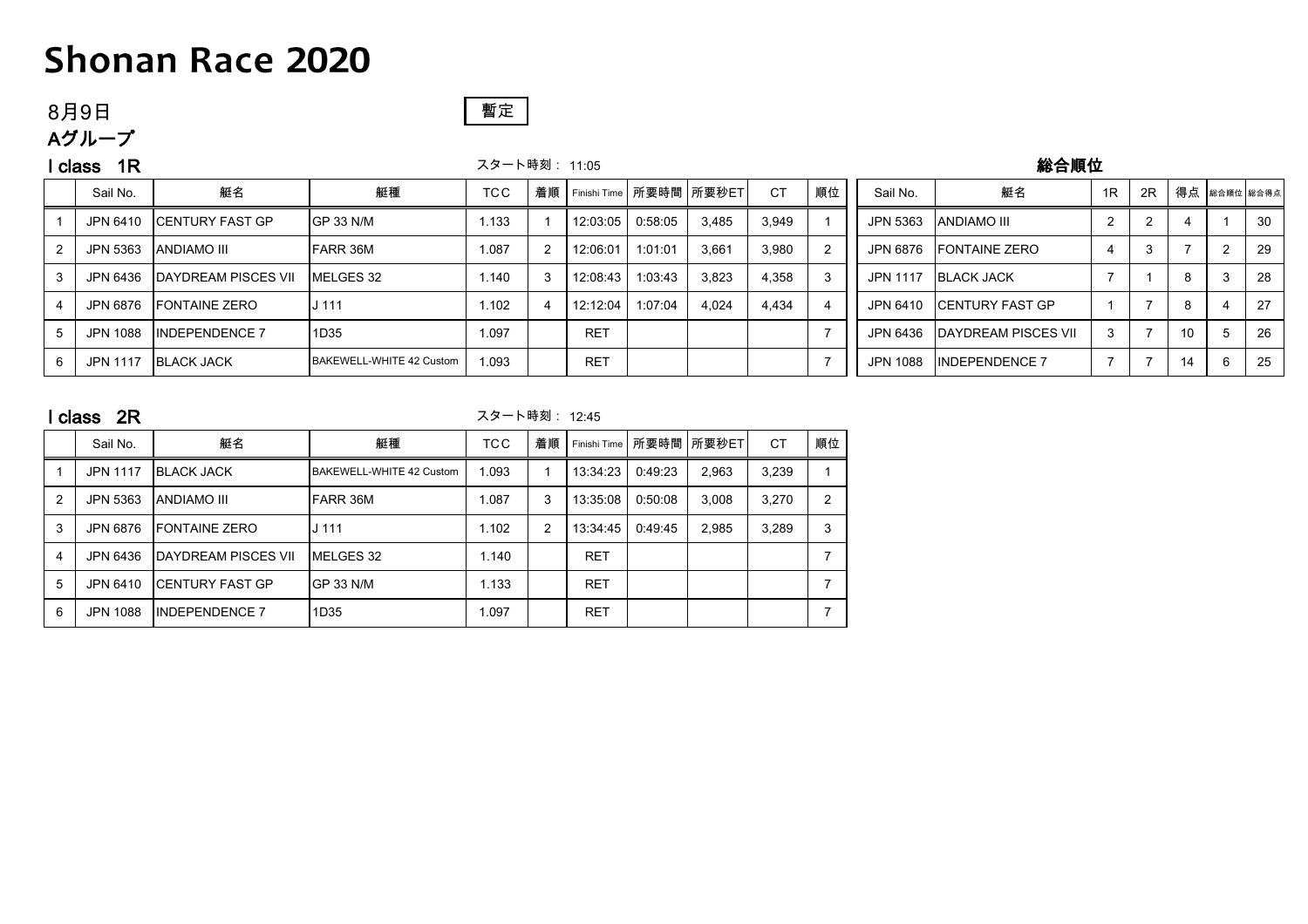## 8月9日

Bグループ

## 暫定

### l class 1R スタート時刻: 11:05 総合順位

|    | Sail No.        | 艇名                    | 艇種                   | <b>TCC</b> | 着順 |            |         | Finishi Time   所要時間   所要秒ET | <b>CT</b> | 順位 | Sail No.          | 艇名                 | 1R             | 2R |                          |    | 得点 総合順位 総合得点 |
|----|-----------------|-----------------------|----------------------|------------|----|------------|---------|-----------------------------|-----------|----|-------------------|--------------------|----------------|----|--------------------------|----|--------------|
|    | JPN 3373        | <b>APHRODITE</b>      | X 332                | 1.001      |    | 12:04:48   | 0:59:48 | 3,588                       | 3,592     |    | JPN 6664          | <b>VOGUE</b>       | 4              |    |                          |    | -30          |
|    | JPN 1010        | <b>TRAVIES</b>        | A 31                 | 0.997      |    | 12:06:10   | 1:01:10 | 3,670                       | 3,659     |    | JPN 4777          | <b>IPROPAGANDA</b> | 5              |    |                          |    | 29           |
|    | JPN 6714        | <b>HAURAKI</b>        | FIRST 35             | 1.023      |    | 12:06:22 l | 1:01:22 | 3,682                       | 3,767     | 3  | JPN 1010 TRAVIES  |                    | 2              |    |                          | 3  | 28           |
|    | JPN 6664        | <b>VOGUE</b>          | <b>JND 36</b>        | 1.054      |    | 12:05:25   | 1:00:25 | 3,625                       | 3,821     |    | JPN 3373          | <b>APHRODITE</b>   |                | 6  | $\overline{\phantom{a}}$ |    | 27           |
|    | <b>JPN 4777</b> | <b>IPROPAGANDA</b>    | A 35                 | 1.050      |    | 12:07:11   | 1:02:11 | 3,731                       | 3.918     |    | JPN 6162          | <b>ITRACER</b>     | 6              |    | 9                        | .5 | 26           |
| -6 | JPN 6162        | <b>TRACER</b>         | <b>IFIRST 36.7</b>   | 1.023      | 6  | 12:09:02   | 1:04:02 | 3,842                       | 3.930     | 6  | <b>JPN 5797</b>   | DANCE OF MAGIC     | $\overline{ }$ |    |                          | 6  | 25           |
|    | <b>JPN 5797</b> | <b>DANCE OF MAGIC</b> | ITSUBOI IMS 1030 MOD | 1.034      |    | 12:13:32   | 1:08:32 | 4,112                       | 4,252     |    | JPN 6714 HAURAKI  |                    | 3              | 9  | 12                       |    | 24           |
| 8  | JPN 6199        | <b>APPLE VI</b>       | SYDNEY32             | 1.018      | 8  | 12:18:42   | 1:13:42 | 4,422                       | 4,502     | 8  | JPN 6199 APPLE VI |                    | 8              | 9  | 17                       | 8  | 23           |

### <mark>I class 2R</mark> 2R 2020 - アンプレント 2010 スタート時刻: 12:45

|   | Sail No.        | 艇名                | 艇種                  | <b>TCC</b> | 着順             | Finishi Time | 所要時間    | 所要秒ET | <b>CT</b> | 順位             |
|---|-----------------|-------------------|---------------------|------------|----------------|--------------|---------|-------|-----------|----------------|
|   | JPN 6664        | <b>VOGUE</b>      | JND 36              | 1.054      |                | 13:29:43     | 0:44:43 | 2,683 | 2,828     |                |
| 2 | <b>JPN 4777</b> | <b>PROPAGANDA</b> | A 35                | 1.050      | $\overline{2}$ | 13:30:45     | 0:45:45 | 2,745 | 2,882     | $\overline{2}$ |
| 3 | JPN 6162        | <b>TRACER</b>     | FIRST 36.7          | 1.023      | 4              | 13:38:34     | 0:53:34 | 3.214 | 3.288     | 3              |
| 4 | <b>JPN 5797</b> | DANCE OF MAGIC    | TSUBOI IMS 1030 MOD | 1.034      | 3              | 13:38:33     | 0:53:33 | 3,213 | 3.322     | 4              |
| 5 | JPN 1010        | <b>TRAVIES</b>    | A 31                | 0.997      | 5              | 13:40:39     | 0:55:39 | 3,339 | 3.329     | 5              |
| 6 | JPN 3373        | <b>APHRODITE</b>  | X 332               | 1.001      | 6              | 13:40:59     | 0:55:59 | 3,359 | 3.362     | 6              |
| 7 | JPN 6714        | <b>HAURAKI</b>    | <b>FIRST 35</b>     | 1.023      |                | <b>RET</b>   |         |       |           | 9              |
| 8 | JPN 6199        | <b>APPLE VI</b>   | ISYDNEY32           | 1.018      |                | <b>RET</b>   |         |       |           | 9              |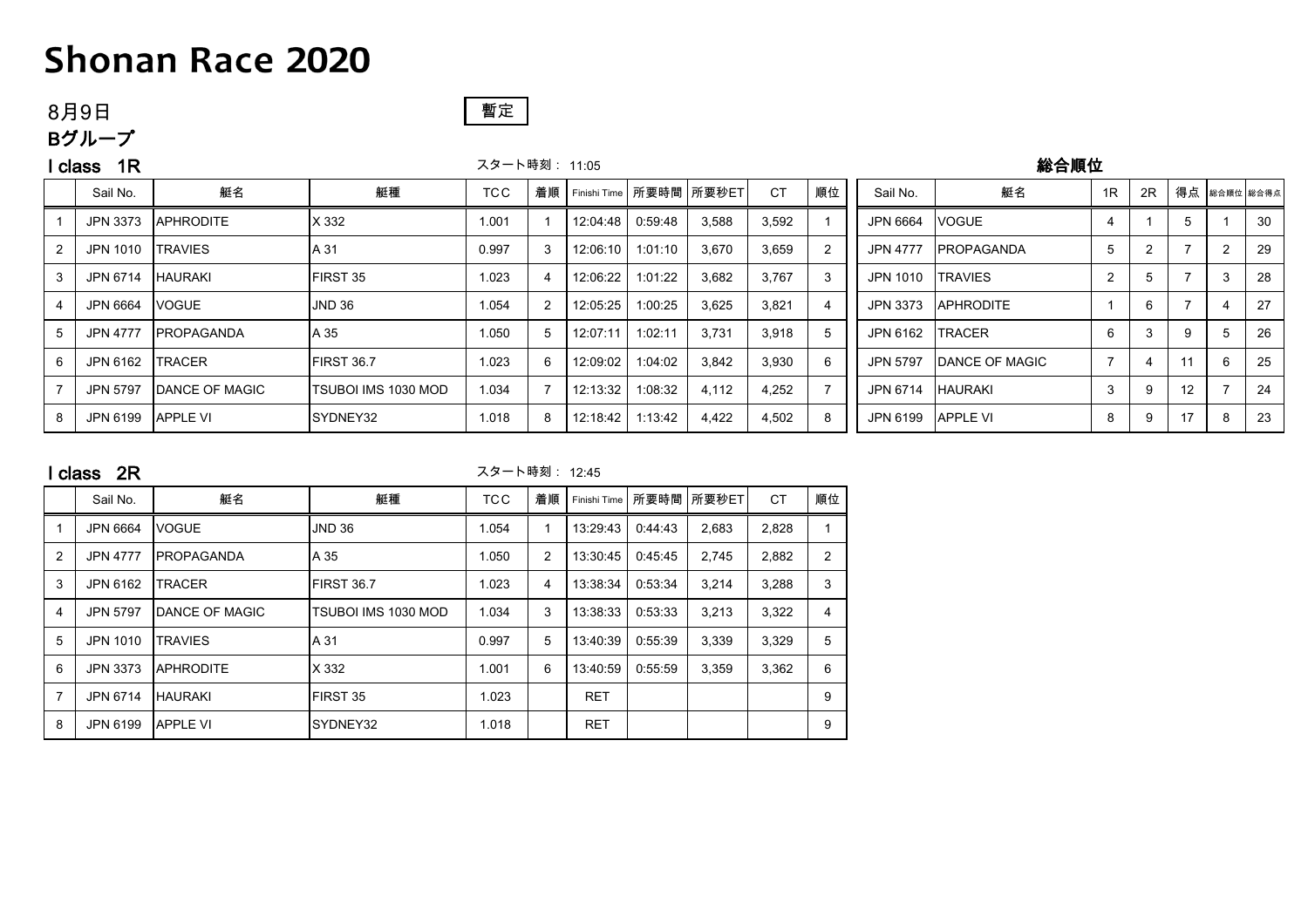### 8月9日



# l class 1R スタート時刻: 11:05 総合順位 Sail No. 艇名 艇種 TCC 着順 Finishi Time 所要時間 所要秒ET CT 順位 Sail No. 艇名 1R 2R 得点 総合順位 総合得点

|                 | <b>JPN 3373</b> | <b>APHRODITE</b>           | X 332                    | 1.001 |    | 12:04:48   | 0:59:48 | 3.588 | 3,592 |    | JPN 6664         | <b>VOGUE</b>                  |                |    | 5               |   | 30 |
|-----------------|-----------------|----------------------------|--------------------------|-------|----|------------|---------|-------|-------|----|------------------|-------------------------------|----------------|----|-----------------|---|----|
|                 | JPN 1010        | <b>TRAVIES</b>             | A 31                     | 0.997 | 5  | 12:06:10   | 1:01:10 | 3,670 | 3,659 |    | JPN 4777         | <b>IPROPAGANDA</b>            | 5              |    |                 | 2 | 29 |
|                 | JPN 6714        | <b>HAURAKI</b>             | FIRST 35                 | 1.023 | 6  | 12:06:22   | 1:01:22 | 3,682 | 3,767 | 3  | JPN 1010         | <b>TRAVIES</b>                | $\overline{2}$ |    | 10              |   | 28 |
|                 | JPN 6664        | <b>VOGUE</b>               | JND 36                   | 1.054 | 3  | 12:05:25   | 1:00:25 | 3.625 | 3,821 | -4 | <b>JPN 3373</b>  | <b>APHRODITE</b>              |                |    | 10              |   | 27 |
|                 | JPN 4777        | <b>PROPAGANDA</b>          | A 35                     | 1.050 |    | 12:07:11   | 1:02:11 | 3,731 | 3,918 | 5  | JPN 6162 ITRACER |                               | 6              |    | 11              |   | 26 |
|                 | JPN 6162        | <b>TRACER</b>              | <b>FIRST 36.7</b>        | 1.023 | 9  | 12:09:02   | 1:04:02 | 3,842 | 3,930 | 6  | JPN 5363         | ANDIAMO III                   | 8              |    | 12 <sup>2</sup> | 6 | 25 |
|                 | JPN 6410        | <b>ICENTURY FAST GP</b>    | GP 33 N/M                | 1.133 |    | 12:03:05   | 0:58:05 | 3,485 | 3,949 |    | <b>JPN 5797</b>  | <b>DANCE OF MAGIC</b>         | 9              |    | 16              |   | 24 |
|                 | JPN 5363        | ANDIAMO III                | FARR 36M                 | 1.087 |    | 12:06:01   | 1:01:01 | 3,661 | 3,980 | 8  |                  | JPN 6876 FONTAINE ZERO        | 11             |    | 17              | 8 | 23 |
|                 | <b>JPN 5797</b> | <b>DANCE OF MAGIC</b>      | TSUBOI IMS 1030 MOD      | 1.034 | 11 | 12:13:32   | 1:08:32 | 4,112 | 4.252 | 9  | JPN 1117         | <b>BLACK JACK</b>             | 15             |    | 18              | 9 | 22 |
| 10              | JPN 6436        | <b>DAYDREAM PISCES VII</b> | MELGES 32                | 1.140 | 8  | 12:08:43   | 1:03:43 | 3,823 | 4,358 | 10 | JPN 6714 HAURAKI |                               | 3              | 15 | 18              |   | 21 |
|                 | JPN 6876        | FONTAINE ZERO              | J 111                    | 1.102 | 10 | 12:12:04   | 1:07:04 | 4,024 | 4,434 |    |                  | JPN 6410 CENTURY FAST GP      |                | 15 | 22              |   | 20 |
| 12 <sup>°</sup> | JPN 6199        | <b>APPLE VI</b>            | SYDNEY32                 | 1.018 | 12 | 12:18:42   | 1:13:42 | 4,422 | 4,502 | 12 |                  | JPN 6436 IDAYDREAM PISCES VII | 10             | 15 | 25              |   | 19 |
| 13              | JPN 1088        | <b>IINDEPENDENCE 7</b>     | 1D35                     | 1.097 |    | <b>RET</b> |         |       |       | 15 | JPN 6199         | <b>APPLE VI</b>               | 12             | 15 | 27              |   | 18 |
| 14              | <b>JPN 1117</b> | <b>BLACK JACK</b>          | BAKEWELL-WHITE 42 Custom | 1.093 |    | <b>RET</b> |         |       |       | 15 | JPN 1088         | <b>INDEPENDENCE 7</b>         | 15             | 15 | 30              |   | 17 |

### <mark>I class 2R</mark> 2R 2020 - アンプレント 2010 スタート時刻: 12:45

|                | Sail No.        | 艇名                     | 艇種                       | <b>TCC</b> | 着順             | Finishi Time | 所要時間    | 所要秒ET | <b>CT</b> | 順位             |
|----------------|-----------------|------------------------|--------------------------|------------|----------------|--------------|---------|-------|-----------|----------------|
| 1              | JPN 6664        | <b>VOGUE</b>           | <b>JND 36</b>            | 1.054      | 1              | 13:29:43     | 0:44:43 | 2,683 | 2,828     | 1              |
| $\overline{2}$ | <b>JPN 4777</b> | <b>PROPAGANDA</b>      | A 35                     | 1.050      | 2              | 13:30:45     | 0.45:45 | 2,745 | 2,882     | $\overline{2}$ |
| 3              | <b>JPN 1117</b> | <b>BLACK JACK</b>      | BAKEWELL-WHITE 42 Custom | 1.093      | 3              | 13:34:23     | 0:49:23 | 2,963 | 3,239     | 3              |
| 5              | JPN 5363        | <b>ANDIAMO III</b>     | FARR 36M                 | 1.087      | 5              | 13:35:08     | 0:50:08 | 3,008 | 3,270     | 4              |
| $\overline{7}$ | JPN 6162        | <b>TRACER</b>          | FIRST 36.7               | 1.023      | $\overline{7}$ | 13:38:34     | 0:53:34 | 3,214 | 3,288     | 5              |
| 4              | JPN 6876        | FONTAINE ZERO          | J 111                    | 1.102      | 4              | 13:34:45     | 0:49:45 | 2,985 | 3,289     | 6              |
| 6              | JPN 5797        | <b>IDANCE OF MAGIC</b> | TSUBOI IMS 1030 MOD      | 1.034      | 6              | 13:38:33     | 0.53.33 | 3,213 | 3,322     | 7              |
| 8              | JPN 1010        | <b>TRAVIES</b>         | A 31                     | 0.997      | 8              | 13:40:39     | 0.55:39 | 3,339 | 3,329     | 8              |
| 9              | JPN 3373        | <b>APHRODITE</b>       | X 332                    | 1.001      | 9              | 13:40:59     | 0:55:59 | 3,359 | 3,362     | 9              |
| 10             | JPN 1088        | <b>INDEPENDENCE 7</b>  | 1D35                     | 1.097      |                | <b>RET</b>   |         |       |           | 15             |
| 11             | JPN 6436        | DAYDREAM PISCES VII    | MELGES 32                | 1.140      |                | <b>RET</b>   |         |       |           | 15             |
| 12             | JPN 6199        | <b>APPLE VI</b>        | SYDNEY32                 | 1.018      |                | <b>RET</b>   |         |       |           | 15             |
| 13             | JPN 6714        | <b>HAURAKI</b>         | FIRST 35                 | 1.023      |                | <b>RET</b>   |         |       |           | 15             |
| 14             | JPN 6410        | ICENTURY FAST GP       | GP 33 N/M                | 1.133      |                | RET          |         |       |           | 15             |